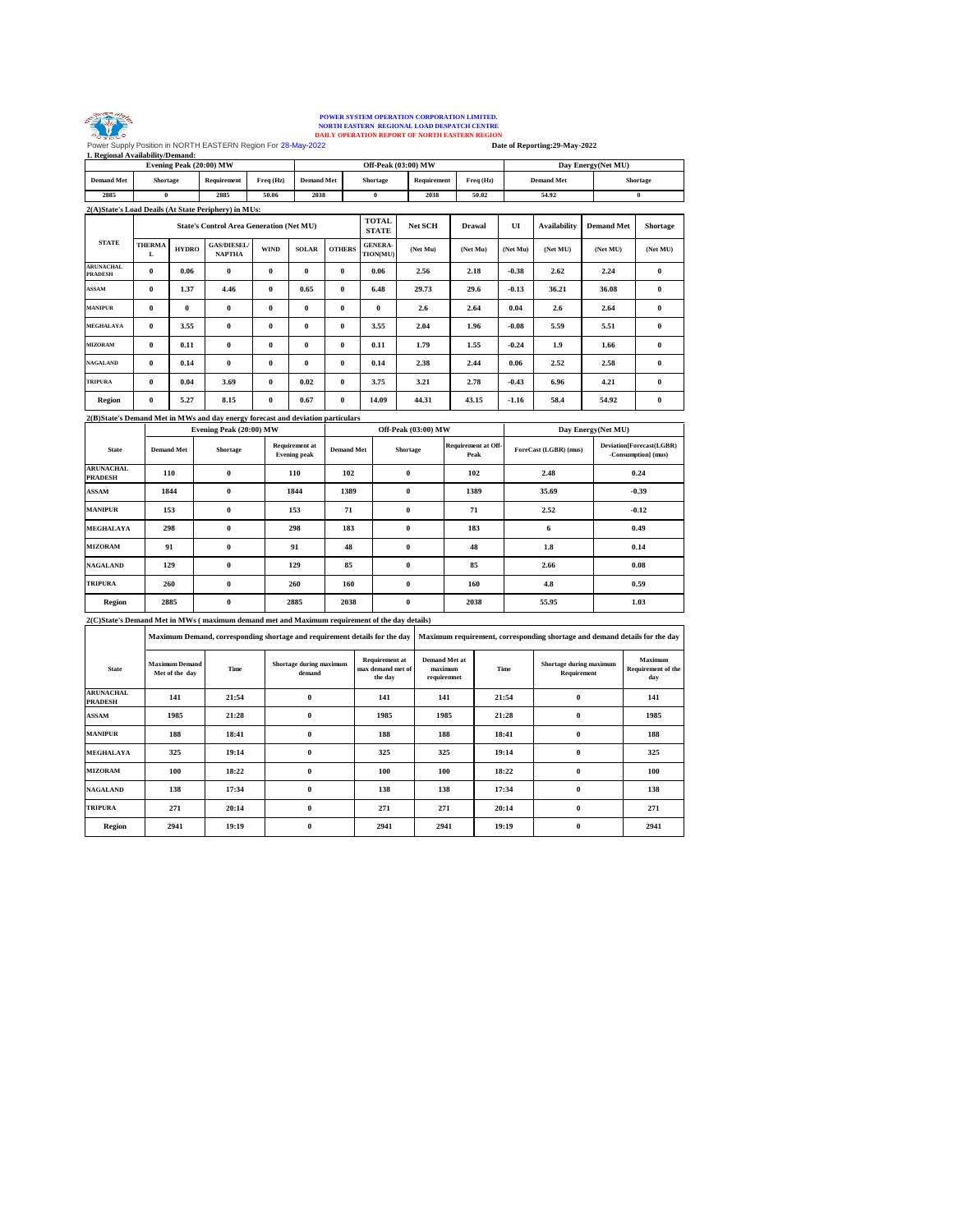| 3(A) State Entities Generation:<br>ARUNACHAL PRADESH |                               |                         |                             |                         |                          |                          |                           |
|------------------------------------------------------|-------------------------------|-------------------------|-----------------------------|-------------------------|--------------------------|--------------------------|---------------------------|
|                                                      | <b>Inst. Capacity</b>         | 20:00                   | 03:00                       |                         | Day Peak                 | Day Energy               |                           |
| <b>Station/Constituents</b>                          | (MW)                          | Peak MW                 | <b>Off Peak MW</b>          | (MW)                    | Hrs                      | (MU)                     | AVG. MW                   |
| Dikshi                                               | $\bf{24}$                     | 6                       | $\scriptstyle\rm 7$         | $\bf8$                  | 19:00                    | 0.06                     | 2.5                       |
| <b>Total HYDEL</b>                                   | 24                            | $\overline{\mathbf{6}}$ | $\overline{7}$              | ÷                       |                          | 0.06                     | 2.5                       |
| <b>Total ARUNACHAL PRADESH</b>                       | 24                            | 6                       | $\overline{7}$              | $\sim$                  | $\overline{\phantom{a}}$ | 0.06                     | $2.5\,$                   |
|                                                      |                               |                         |                             |                         |                          |                          |                           |
| ASSAM                                                |                               |                         | 03:00                       |                         |                          |                          |                           |
| <b>Station/Constituents</b>                          | <b>Inst. Capacity</b>         | 20:00                   |                             |                         | Day Peak<br>Hrs          | Day Energy               | AVG. MW                   |
| Adamtilla                                            | (MW)<br>$\boldsymbol{9}$      | Peak MW<br>$\bf{0}$     | Off Peak MW<br>$\bf{0}$     | (MW)<br>$\bf{0}$        | $\bf{0}$                 | (MU)<br>$\mathbf{r}$     | $\bf{0}$                  |
| <b>Baskandi</b>                                      | 15.5                          | $\bf{0}$                | $\bf{0}$                    | $\pmb{0}$               | $\bf{0}$                 | $\overline{a}$           | $\bf{0}$                  |
| <b>Total THERMAL</b>                                 | 24.5                          | $\overline{\mathbf{0}}$ | $\overline{\mathbf{0}}$     |                         |                          | $\overline{\mathbf{0}}$  | $\overline{\mathbf{0}}$   |
| <b>KLHEP</b>                                         | 100                           | 50                      | 50                          | 100                     | 03:00                    | 1.19                     | 49.58                     |
| Mini Hydro                                           | $\scriptstyle\rm 7$           | 9                       | $\scriptstyle\rm 7$         | 9                       | 03:00                    | 0.18                     | 7.5                       |
| <b>OTHER HYDEL</b>                                   | 2.25                          | $\overline{\mathbf{0}}$ | $\overline{\mathbf{0}}$     | $\overline{\mathbf{0}}$ | $\overline{\mathbf{0}}$  | $\overline{a}$           | $\bf{0}$                  |
| <b>OTHER HYDEL</b>                                   | $\overline{7}$                | $\theta$                | $\theta$                    | $\bf{0}$                | $\bf{0}$                 | $\overline{\phantom{a}}$ | $\cdot$                   |
| <b>Total HYDEL</b>                                   | 116.25                        | 59                      | 57                          | L.                      | L.                       | 1.37                     | 57.08                     |
| LRPP                                                 | 70                            | 62                      | 61                          | 63                      | 08:00                    | 1.5                      | 62.5                      |
| <b>LTPS</b>                                          | 97.2                          | 59                      | 29                          | 59                      | 01:00                    | 0.98                     | 40.83                     |
| NRPP                                                 | 98.5                          | 64                      | 64                          | 64                      | 03:00                    | 1.53                     | 63.75                     |
| <b>NTPS</b>                                          | 64.5                          | 20                      | 20                          | 20                      | 03:00                    | 0.45                     | 18.75                     |
| <b>Total GAS/NAPTHA/DIESEL</b>                       | 330.2                         | 205                     | 174                         | ÷.                      | $\sim$                   | 4.46                     | 185.83                    |
| <b>SOLAR</b>                                         | 70                            | $\theta$                | $\bf{0}$                    | 42                      | 08:00                    | 0.65                     | 27.08                     |
| <b>Total ASSAM</b>                                   | 540.95                        | 264                     | 231                         | $\overline{a}$          |                          | 6.48                     | 269.99                    |
| MEGHALAYA                                            |                               |                         |                             |                         |                          |                          |                           |
|                                                      | <b>Inst. Capacity</b>         | 20:00                   | 03:00                       |                         | <b>Day Peak</b>          | Day Energy               |                           |
| <b>Station/Constituents</b>                          | (MW)                          | Peak MW                 | Off Peak MW                 | (MW)                    | Hrs                      | (MU)                     | AVG. MW                   |
| Private_Generators                                   | 105                           | $\bf{0}$                | $\theta$                    | $\mathbf 2$             | 14:00                    | $\boldsymbol{0}$         | $\boldsymbol{0}$          |
| <b>OTHER THERMAL</b>                                 | 66.15                         | $\bf{0}$                | $\bf{0}$                    | $\pmb{0}$               | $\bf{0}$                 | $\overline{a}$           | $\bf{0}$                  |
| <b>Total THERMAL</b>                                 | 171.15                        | $\bf{0}$                | $\ddot{\mathbf{0}}$         |                         |                          | $\mathbf{0}$             | $\bf{0}$                  |
| Myndtu Leshka                                        | 126                           | 54                      | 18                          | 76                      | 19:00                    | 0.96                     | 40                        |
| New Umtru                                            | 40                            | 40                      | 36                          | 40                      | 19:00                    | 0.7                      | 29.17                     |
| Sonapani                                             | 1.5                           | $\bf{0}$                | $\,$ 1                      | $\mathbf{1}$            | 16:00                    | 0.02                     | 0.83                      |
| Umiam St I                                           | 36                            | 36                      | 26                          | 36                      | 20:00                    | 0.5                      | 20.83                     |
| Umiam St II                                          | 20                            | 19                      | 14                          | $\overline{20}$         | 19:00                    | 0.26                     | 10.83                     |
| Umiam St III<br>Umiam St IV                          | 60<br>60                      | $\bf{24}$<br>30         | $\bf{24}$<br>30             | 24<br>30                | 01:00<br>20:00           | 0.43<br>0.68             | 17.92<br>28.33            |
| Umtru                                                | 11.2                          | $\theta$                | $\pmb{0}$                   | $\mathbf{0}$            | $\mathbf 0$              | $\overline{\phantom{a}}$ | $\pmb{0}$                 |
| <b>OTHER HYDEL</b>                                   | $1.5\,$                       | $\pmb{0}$               | $\pmb{0}$                   | $\pmb{0}$               | $\pmb{0}$                | $\cdot$                  | $\pmb{0}$                 |
| <b>Total HYDEL</b>                                   | 356.2                         | 203                     | 149                         | L.                      | L.                       | 3.55                     | 147.91                    |
| <b>Total MEGHALAYA</b>                               | 527.35                        | 203                     | 149                         | $\mathcal{L}$           | $\cdot$                  | 3.55                     | 147.91                    |
|                                                      |                               |                         |                             |                         |                          |                          |                           |
| <b>MIZORAM</b>                                       |                               |                         |                             |                         |                          |                          |                           |
|                                                      | <b>Inst. Capacity</b><br>(MW) | 20:00<br>Peak MW        | 03:00<br><b>Off Peak MW</b> | (MW)                    | Day Peak                 | Day Energy<br>(MU)       |                           |
| <b>Station/Constituents</b><br>Bairabi               | 40.27                         | $\theta$                | $\theta$                    | $\theta$                | Hrs<br>$\theta$          | $\theta$                 | AVG. MW<br>$\overline{0}$ |
| Serlui-B                                             | $12\,$                        | $\pmb{0}$               | $\pmb{0}$                   | $\pmb{0}$               | $\boldsymbol{0}$         | $\pmb{0}$                | $\pmb{0}$                 |
| Tuirial                                              | 60                            | 18                      | $\boldsymbol{0}$            | 18                      | 20:00                    | 0.11                     | 4.58                      |
| <b>Total HYDEL</b>                                   | 112.27                        | 18                      | $\bf{0}$                    | ÷.                      | ÷.                       | 0.11                     | 4.58                      |
| <b>Total MIZORAM</b>                                 | 112.27                        | 18                      | $\pmb{0}$                   | $\Box$                  | $\overline{\phantom{a}}$ | 0.11                     | 4.58                      |
|                                                      |                               |                         |                             |                         |                          |                          |                           |
| <b>NAGALAND</b>                                      |                               |                         |                             |                         |                          |                          |                           |
|                                                      | <b>Inst. Capacity</b>         | 20:00                   | 03:00<br><b>Off Peak MW</b> | (MW)                    | <b>Day Peak</b>          | Day Energy               |                           |
| <b>Station/Constituents</b>                          | (MW)<br>24                    | Peak MW<br>12           | 6                           | 12                      | Hrs                      | (MU)                     | AVG. MW<br>5.83           |
| Likimro<br><b>Total HYDEL</b>                        | 24                            | 12                      | $\boldsymbol{6}$            | ä,                      | 20:00                    | 0.14<br>0.14             | 5.83                      |
| <b>Total NAGALAND</b>                                | 24                            | 12                      | $6\phantom{1}6$             | L.                      | $\overline{a}$           | 0.14                     | 5.83                      |
|                                                      |                               |                         |                             |                         |                          |                          |                           |
| <b>TRIPURA</b>                                       |                               |                         |                             |                         |                          |                          |                           |
|                                                      | <b>Inst. Capacity</b>         | 20:00                   | 03:00                       |                         | Day Peak                 | Day Energy               |                           |
| <b>Station/Constituents</b>                          | (MW)                          | Peak MW                 | <b>Off Peak MW</b>          | (MW)                    | Hrs                      | (MU)                     | AVG. MW                   |
| Gumti                                                | 15                            | $\overline{2}$          | $\mathcal{L}$               | $\overline{2}$          | 03:00                    | 0.04                     | 1.67                      |
| <b>Total HYDEL</b>                                   | 15                            | $\overline{\mathbf{2}}$ | $\overline{2}$              |                         |                          | 0.04                     | 1.67                      |
| Baramura                                             | 58.5                          | 40                      | 42                          | 42                      | 03:00                    | 0.99                     | 41.25                     |
| Monarchak(Thermal)                                   | 101                           | 91<br>19                | 97                          | 97                      | 03:00                    | 2.19                     | 91.25                     |
| Rokhia<br><b>Total GAS/NAPTHA/DIESEL</b>             | 111<br>270.5                  | 150                     | 20<br>159                   | 20                      | 03:00                    | 0.51<br>3.69             | 21.25<br>153.75           |
| SOLAR                                                | $\overline{\phantom{a}}$      | $\overline{0}$          | $\overline{0}$              | $\overline{0}$          | 03:00                    | 0.02                     | 0.83                      |
| <b>Death Continue</b>                                | oo.                           |                         |                             |                         |                          |                          |                           |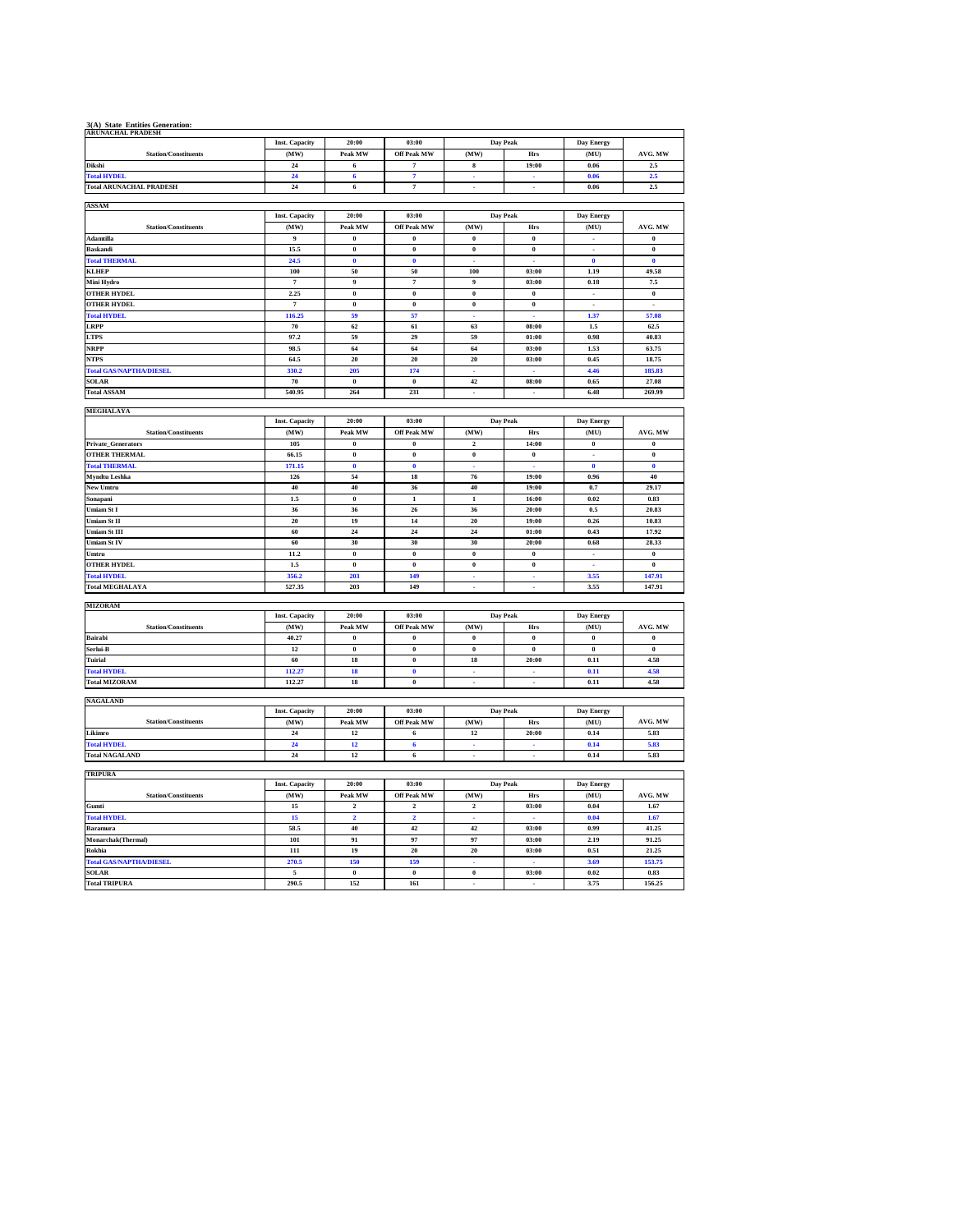|                          |                                                | 3(B) Regional Entities Generation                                                                           |                       |                      |                       |                      |                         |                         |                                                                          |                     |                         |                          |                                |                     |                  |
|--------------------------|------------------------------------------------|-------------------------------------------------------------------------------------------------------------|-----------------------|----------------------|-----------------------|----------------------|-------------------------|-------------------------|--------------------------------------------------------------------------|---------------------|-------------------------|--------------------------|--------------------------------|---------------------|------------------|
|                          |                                                |                                                                                                             | <b>Inst. Capacity</b> |                      | 20:00                 |                      | 03:00                   |                         | Day Peak                                                                 |                     | <b>Day Energy</b>       | AVG                      | Schedule                       | UI                  | <b>RRAS</b>      |
|                          | <b>Station/Constituents</b>                    |                                                                                                             | (MW)                  |                      | Peak MW               |                      | <b>Off Peak MW</b>      | (MW)                    | Hrs                                                                      |                     | (MU)                    | (MW)                     | (Mu)                           | (MU)                | Sch              |
| <b>NEEPCO</b>            |                                                |                                                                                                             |                       |                      |                       |                      |                         |                         |                                                                          |                     |                         |                          |                                |                     |                  |
|                          | <b>AGBPP</b>                                   |                                                                                                             | 291                   |                      | 214                   |                      | 245                     | 255                     | 18:00                                                                    |                     | $\mathbf{5}$            | 208.33                   | 4.86                           | 0.14                | $-0.64$          |
|                          | <b>AGTCCPP</b>                                 |                                                                                                             | 135                   |                      | 118                   |                      | 113                     | 125                     | 18:00                                                                    |                     | 2.58                    | 107.5                    | 2.34                           | 0.24                | $-0.23$          |
|                          | Doyang                                         |                                                                                                             | 75                    |                      | 33                    |                      | 17                      | 34                      | 19:00                                                                    |                     | 0.48                    | 20                       | 0.45                           | 0.03                | $\pmb{0}$        |
|                          | <b>Kameng HEP</b>                              |                                                                                                             | 600                   |                      | 579                   |                      | 257                     | 579                     | 20:00                                                                    |                     | 8.78                    | 365.83                   | 8.67                           | 0.11                | $\bf{0}$         |
|                          | Khandong                                       |                                                                                                             | 50                    |                      | $\theta$              |                      | $\theta$                | $\bf{0}$                | $\bf{0}$                                                                 |                     | $\bf{0}$                | $\bf{0}$                 | $\bf{0}$                       | $\bf{0}$            | $\bf{0}$         |
|                          | Kopili                                         |                                                                                                             | 200                   |                      | $\bf{0}$              |                      | $\overline{\mathbf{0}}$ | $\overline{\mathbf{0}}$ | $\overline{a}$                                                           |                     | $\bf{0}$                | $\overline{\mathbf{0}}$  | $\bf{0}$                       | $\bf{0}$            | $\bf{0}$         |
|                          | Kopili-2                                       |                                                                                                             | 25                    |                      | $\overline{0}$        |                      | $\overline{0}$          | $\overline{0}$          | $\overline{0}$                                                           |                     |                         | $\overline{0}$           | $\overline{0}$                 | $\overline{0}$      | $\overline{0}$   |
|                          | Pare                                           |                                                                                                             | 110                   |                      | 110                   |                      | 52                      | 110                     | 18:00                                                                    |                     | 1.77                    | 73.75                    | 1.73                           | 0.04                | $\bf{0}$         |
|                          | Ranganadi                                      |                                                                                                             | 405                   |                      | 401                   |                      | $\pmb{0}$               | 401                     | 20:00                                                                    |                     | 3.83                    | 159.58                   | 3.76                           | 0.07                | $\pmb{0}$        |
| Sub-Total                |                                                |                                                                                                             | 1891                  |                      | 1455                  |                      | 684                     | 1504                    | $\ddot{\mathbf{0}}$                                                      |                     | 22.44                   | 934.99                   | 21.81                          | 0.63                | $-0.87$          |
| <b>NHPC</b>              |                                                |                                                                                                             |                       |                      |                       |                      |                         |                         |                                                                          |                     |                         |                          |                                |                     |                  |
|                          | Loktak                                         |                                                                                                             | 105                   |                      | 104                   |                      | 100                     | 104                     | 19:00                                                                    |                     | 2.54                    | 105.83                   | 2.48                           | 0.06                | $\bf{0}$         |
| Sub-Total                |                                                |                                                                                                             | 105                   |                      | 104                   |                      | 100                     | 104                     | $\ddot{\mathbf{0}}$                                                      |                     | 2.54                    | 105.83                   | 2.48                           | 0.06                | $\bf{0}$         |
| <b>NTPC</b>              |                                                |                                                                                                             |                       |                      |                       |                      |                         |                         |                                                                          |                     |                         |                          |                                |                     |                  |
|                          | <b>BGTPP</b>                                   |                                                                                                             | 750                   |                      | 672                   |                      | 698                     | 705                     | 21:00                                                                    |                     | 14.32                   | 596.67                   | 13.48                          | 0.84                | $-0.74$          |
| Sub-Total                |                                                |                                                                                                             | 750                   |                      | 672                   |                      | 698                     | 705                     | 0                                                                        |                     | 14.32                   | 596.67                   | 13.48                          | 0.84                | $-0.74$          |
| <b>OTPCI</b>             |                                                |                                                                                                             |                       |                      |                       |                      |                         |                         |                                                                          |                     |                         |                          |                                |                     |                  |
|                          | Palatana                                       |                                                                                                             | 726.6                 |                      | 336                   |                      | 346                     | 347                     | 18:00                                                                    |                     | 7.85                    | 327.08                   | 7.84                           | 0.01                | $\bf{0}$         |
| Sub-Total                |                                                |                                                                                                             | 726.6                 |                      | 336                   |                      | 346                     | 347                     | $\ddot{\mathbf{0}}$                                                      |                     | 7.85                    | 327.08                   | 7.84                           | 0.01                | $\mathbf{0}$     |
| Total                    |                                                |                                                                                                             | 3472.6                |                      | 2567                  |                      | 1828                    |                         |                                                                          |                     | 47.15                   | 1964.57                  | 45.61                          | 1.54                | $-1.61$          |
|                          |                                                |                                                                                                             |                       |                      | <b>Inst. Capacity</b> |                      | N/A                     |                         | N/A                                                                      |                     | <b>Day Peak</b>         |                          | Day Energy                     |                     |                  |
|                          |                                                | <b>Station/Constituents</b>                                                                                 |                       |                      | (MW)                  |                      | Peak MW                 |                         | <b>Off Peak MW</b>                                                       |                     | (MW)                    | Hrs                      | (MU)                           |                     | AVG. MW          |
|                          |                                                | <b>Total ISGS and IPP Thermal</b>                                                                           |                       |                      | 750                   |                      | 672                     |                         | 698                                                                      |                     |                         |                          | 14.32                          |                     | 596.67           |
|                          |                                                | <b>Total State Thermal</b>                                                                                  |                       |                      | 195.65                |                      | $\pmb{0}$               |                         | $\bf{0}$                                                                 |                     |                         |                          | $\bf{0}$                       |                     | $\pmb{0}$        |
|                          |                                                | <b>Total ISGS and IPP Gas</b>                                                                               |                       |                      | 1152.6                | 668                  |                         |                         | 704                                                                      |                     |                         |                          | 15.43                          |                     | 642.91           |
|                          |                                                | <b>Total State Gas</b>                                                                                      |                       |                      | 600.7                 |                      | 355                     |                         | 333                                                                      |                     |                         |                          | 8.15                           |                     | 339.58           |
|                          |                                                | <b>Total ISGS and IPP Hydro</b>                                                                             |                       |                      | 1570                  |                      | 1227                    |                         | 426                                                                      |                     |                         |                          | 17.4                           |                     | 724.99           |
| <b>Total State Hydro</b> |                                                |                                                                                                             | 647.72                |                      | 300                   |                      | 221                     |                         |                                                                          |                     | 5.27                    |                          | 219.57                         |                     |                  |
|                          |                                                | <b>Total Solar Generation</b>                                                                               |                       |                      | 75                    |                      | $\pmb{0}$               |                         | $\pmb{0}$                                                                |                     |                         |                          | 0.67                           |                     | 27.91            |
|                          |                                                | 4(A) INTER-REGIONAL EXCHANGES (Import=(+ve) /Export =(-ve))                                                 |                       |                      |                       |                      |                         |                         |                                                                          |                     |                         |                          |                                |                     |                  |
|                          |                                                |                                                                                                             |                       |                      |                       | 20:00                | 03:00                   |                         | Maximum Interchange (MW)                                                 |                     |                         |                          |                                |                     |                  |
| SL.No.                   |                                                | Element                                                                                                     |                       |                      |                       | (MW)                 | MW                      |                         | Import (MW)                                                              |                     | Export (MW)             | <b>Import in MU</b>      | <b>Export in MU</b>            |                     | <b>NET</b>       |
|                          |                                                | <b>132KV-RANGIA-DEOTHANG</b>                                                                                |                       |                      |                       |                      |                         |                         | Import/Export between BHUTAN and NORTH_EAST REGION                       |                     |                         |                          |                                |                     |                  |
|                          |                                                |                                                                                                             |                       |                      |                       | 42                   | 33                      |                         | 45                                                                       |                     | $\mathbf{0}$            | 0.85                     | ×                              |                     | 0.85<br>$_{0}$   |
|                          | 132KV-RANGIA-MOTONGA<br>132KV-SALAKATI-GELEPHU |                                                                                                             |                       |                      |                       |                      |                         |                         |                                                                          | 6                   | 0.07                    |                          |                                |                     |                  |
|                          |                                                |                                                                                                             |                       |                      |                       | $\overline{2}$       |                         | 4                       | 10                                                                       |                     |                         |                          |                                |                     | 0.07             |
|                          |                                                | <b>Sub-Total BHUTAN</b>                                                                                     |                       |                      |                       | 40                   | 37                      |                         | 55                                                                       |                     | 6                       | 0.92                     | $\theta$                       |                     | 0.92             |
|                          |                                                |                                                                                                             |                       |                      |                       |                      |                         |                         | Import/Export between EAST REGION and NORTH_EAST REGION                  |                     |                         |                          |                                |                     |                  |
|                          |                                                | 220KV-SALAKATI-ALIPURDUAR-1                                                                                 |                       |                      |                       | 21                   |                         | 18                      | 36                                                                       |                     | $\overline{0}$          | 0.57                     |                                |                     | 0.57             |
|                          |                                                | 220KV-SALAKATI-ALIPURDUAR-2                                                                                 |                       |                      |                       | 21<br>$\overline{2}$ | 18<br>52                |                         | 36                                                                       |                     | $\overline{\mathbf{0}}$ | 0.58                     | $\overline{\phantom{a}}$<br>ä, |                     | 0.58             |
| 4                        |                                                | 400KV-BONGAIGAON-ALIPURDUAR-1<br>400KV-BONGAIGAON-ALIPURDUAR-2                                              |                       |                      |                       | $\overline{2}$       | 52                      |                         | 164<br>164                                                               |                     | 17<br>17                | 1.67<br>1.67             | ٠                              |                     | 1.67<br>1.67     |
|                          |                                                | 400KV-BONGAIGAON-NEW SILIGURI-1                                                                             |                       |                      |                       | 49                   |                         | 64                      | 150                                                                      |                     | $\theta$                | 2.08                     |                                |                     | 2.08             |
| 6                        |                                                | 400KV-BONGAIGAON-NEW SILIGURI-2                                                                             |                       |                      |                       | 49                   |                         | 64                      | 160                                                                      |                     | $\overline{0}$          | 2.08                     |                                |                     | 2.08             |
|                          |                                                | <b>Sub-Total EAST REGION</b>                                                                                |                       |                      |                       | 144                  |                         | 268                     | 719                                                                      |                     | 34                      | 8.65                     | $\overline{0}$                 |                     | 8.65             |
|                          |                                                | HVDC800KV-BISWANATH CHARIALI-AGRA                                                                           |                       |                      |                       | -302                 | $-501$                  |                         | Import/Export between NORTH REGION and NORTH_EAST REGION<br>$\mathbf{0}$ |                     | 504                     |                          | 10.98                          |                     | -10 98           |
|                          |                                                | <b>Sub-Total NORTH REGION</b>                                                                               |                       |                      |                       | $-302$               |                         | $-501$                  | $\bf{0}$                                                                 |                     | 504                     | $\pmb{0}$                | 10.98                          |                     | $-10.98$         |
|                          |                                                | <b>TOTAL IR EXCHANGE</b>                                                                                    |                       |                      |                       | $-118$               | $-196$                  |                         | 774                                                                      |                     | 544                     | 9.57                     | 10.98                          |                     | $-1.41$          |
|                          |                                                |                                                                                                             |                       |                      |                       |                      |                         |                         |                                                                          |                     |                         |                          |                                |                     |                  |
|                          |                                                | 4(B) Inter Regional Schedule & Actual Exchange (Import=(+ve) /Export =(-ve)) in MU<br>ISGS/(LT+MT) Schedule |                       | <b>BILT</b> Schedule |                       |                      | <b>GDAM</b> Schedule    | <b>DAM</b> Schedule     |                                                                          | <b>RTM Schedule</b> |                         | <b>Total IR Schedule</b> | <b>Total IR Actual</b>         |                     | <b>NET IR UI</b> |
|                          | <b>NER-ER</b>                                  | 5.74                                                                                                        |                       | $-1.18$              |                       |                      | 0.53                    | 0.23                    |                                                                          | $-2.81$             |                         | 2.51                     | $-1.41$                        |                     | $-3.92$          |
|                          | Total                                          | 5.74                                                                                                        |                       | $-1.18$              |                       |                      | 0.53                    | 0.23                    |                                                                          | $-2.81$             |                         | 2.51                     | $-1.41$                        |                     | $-3.92$          |
|                          |                                                |                                                                                                             |                       |                      |                       |                      |                         |                         |                                                                          |                     |                         |                          |                                |                     |                  |
|                          |                                                | 4(C)Inter-National Exchanges with Bangladesh((Import=(+ve) /Export =(-ve)) [Linkwise])                      |                       |                      |                       | 20:00                |                         | 03:00                   |                                                                          |                     |                         |                          |                                |                     |                  |
| SL.No.                   |                                                | Element                                                                                                     |                       |                      |                       | (MW)                 |                         | MW                      | Maximum Interchange (MW)<br>Import (MW)                                  |                     | Export (MW)             | <b>Import in MU</b>      | <b>Export in MU</b>            |                     | <b>NET</b>       |
|                          |                                                | 132KV-SURAJMANI NAGAR-COMILLA(BANGLADESH)-1                                                                 |                       |                      |                       | $-60$                |                         | $-41$                   | $\theta$                                                                 |                     | 60                      |                          | 1.16                           |                     | $-1.16$          |
|                          |                                                | 132KV-SURAJMANI NAGAR-COMILLA(BANGLADESH)-2                                                                 |                       |                      |                       | $-60$                |                         | $-41$                   | Ō                                                                        |                     | 60                      | $\mathbf{0}$             | 1.16                           |                     | $-1.16$          |
|                          |                                                | TOTAL INT. EXCHANGE                                                                                         |                       |                      |                       | $-120$               |                         | $-82$                   | $\bf{0}$                                                                 |                     | 120                     |                          | 2.32                           |                     | $-2.32$          |
|                          | 5. Frequency Profile                           |                                                                                                             |                       |                      |                       |                      |                         |                         |                                                                          |                     |                         |                          |                                |                     |                  |
|                          | RANGE(Hz)                                      | < 48.8                                                                                                      |                       | < 49                 |                       | < 49.2               |                         | < 49.5                  |                                                                          | < 49.7              |                         | < 49.9                   | $>=$ 49.9 - $<=$ 50.05         |                     | > 50             |
|                          |                                                |                                                                                                             |                       |                      |                       |                      |                         |                         |                                                                          |                     |                         |                          |                                |                     |                  |
|                          | $\frac{0}{2}$                                  | $\bf{0}$                                                                                                    |                       | $\bf{0}$             |                       | $\bf{0}$             |                         | $\bf{0}$                |                                                                          | .32                 |                         | 16.81                    | 72.2                           |                     | 49.26            |
|                          | -Frequency (Hz)-<br>Maximum                    |                                                                                                             |                       | Minimum              |                       |                      | Average                 |                         | <b>Freq Variation</b>                                                    |                     |                         |                          |                                | Freq. in 15 mnt blk |                  |
| Frequency                |                                                | Time                                                                                                        | Frequency             |                      | Time                  |                      | Frequency               |                         | <b>Index</b>                                                             |                     |                         | <b>Deviation</b>         | Max.                           |                     | Min              |
| 50.16                    |                                                | 18:03:20                                                                                                    | 49.66                 |                      | 23:09:10              |                      | 49.98                   |                         | 0.066                                                                    |                     |                         | 0.078                    | 50.11                          |                     | 49.75            |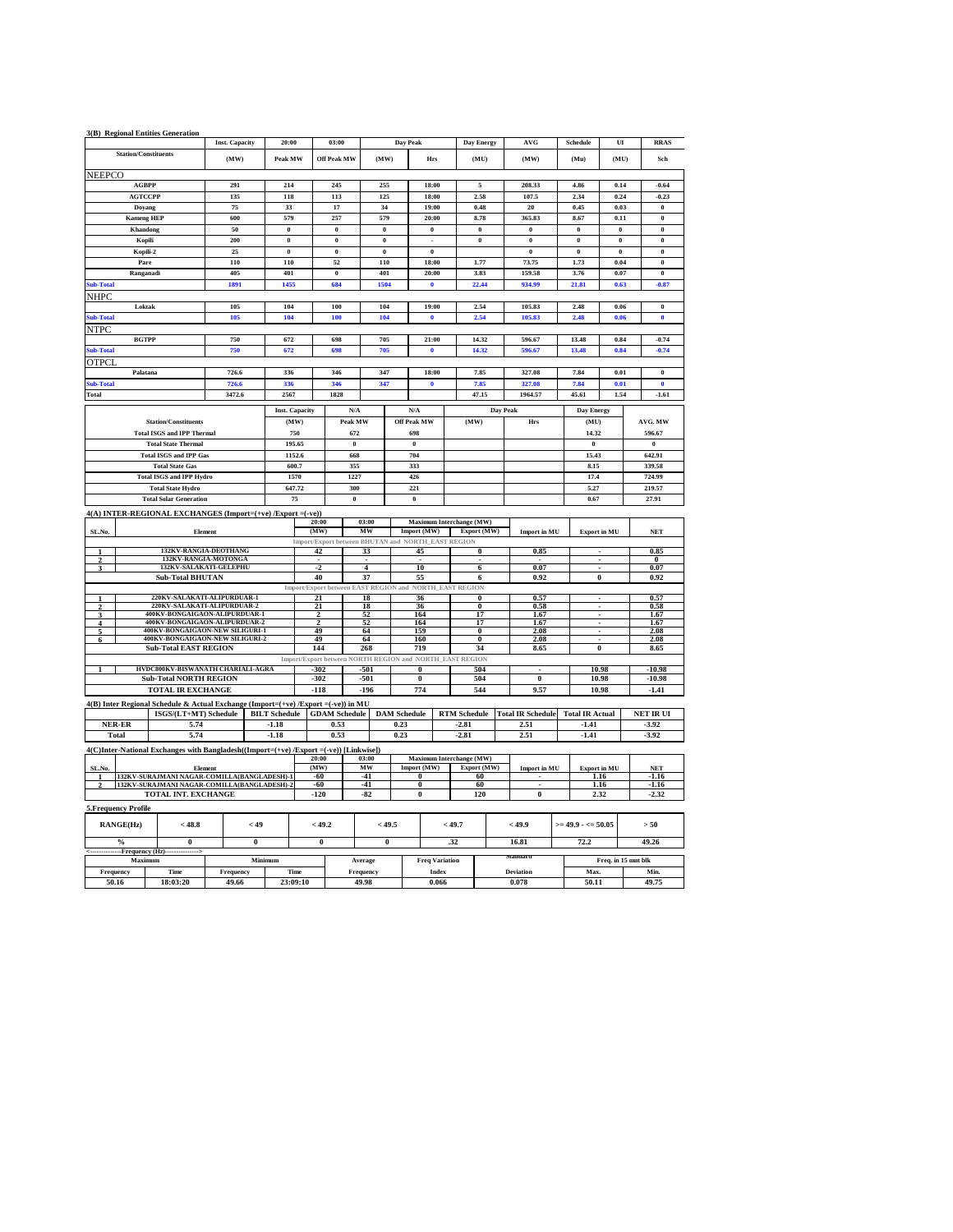| 6. Voltage Profile: 132kV                                                                              |                                          |                 |                |                          |                          |                          |                  |                |                                           |                      |                                           |                      |  |
|--------------------------------------------------------------------------------------------------------|------------------------------------------|-----------------|----------------|--------------------------|--------------------------|--------------------------|------------------|----------------|-------------------------------------------|----------------------|-------------------------------------------|----------------------|--|
|                                                                                                        |                                          |                 | Maximum        |                          |                          | Minimum                  |                  |                |                                           |                      | Voltage (in %)                            |                      |  |
| <b>STATION</b>                                                                                         |                                          | <b>VOLTAGE</b>  |                | <b>TIME</b>              |                          | <b>VOLTAGE</b>           | <b>TIME</b>      |                | < 110                                     | < 119                | >135                                      | >145                 |  |
| KUMARGHAT - 132KV                                                                                      |                                          | 136             |                | 04:30                    |                          | 132                      | 18:12            |                | $\overline{0}$                            | 0                    | 28.02                                     | $\bf{0}$             |  |
| AIZWAL - 132KV                                                                                         |                                          | 137             |                | 04:27                    |                          | 129                      |                  | 17:38          | $\overline{\mathbf{0}}$                   | $\mathbf{0}$         | 20.38                                     | $\mathbf{0}$         |  |
| KHELIEHRIAT - 132KV                                                                                    |                                          | 137             |                | 03:34                    |                          | 130                      |                  | 13:08          | $\overline{0}$                            | $\overline{0}$       | 19.86                                     | $\theta$             |  |
| JIRIBAM(PG) - 132KV                                                                                    |                                          | 137             |                | 04:37                    |                          | 131                      | 15:51            |                | $\bf{0}$                                  | $\bf{0}$             | 33.4                                      | $\mathbf{0}$         |  |
| IMPHAL(PG) - 132KV                                                                                     |                                          | 136             |                | 03:33                    |                          | 132                      | 12:31            |                | $\overline{0}$                            | $\overline{0}$       | 13.47                                     | $\bf{0}$             |  |
| HAFLONG - 132KV<br><b>BADARPUR - 132KV</b>                                                             |                                          | 135<br>137      |                | 22:10<br>02:48           |                          | 129<br>132               | 18:20<br>18:05   |                | $\overline{\mathbf{0}}$<br>$\overline{0}$ | $\overline{0}$<br>0  | $\bf{0}$<br>18.26                         | $\bf{0}$<br>$\bf{0}$ |  |
| <b>NIRJULI - 132KV</b>                                                                                 |                                          | 135             |                | 04:30                    |                          | 129                      | 20:32            |                | $\overline{0}$                            | 0                    | $\mathbf{0}$                              | $\bf{0}$             |  |
| KAHILIPARA - 132KV                                                                                     | 137<br>05:30                             |                 |                |                          |                          | 128                      | 15:29            |                | $\overline{0}$                            | $\bf{0}$             | 17.74                                     | $\mathbf{0}$         |  |
| 6. Voltage Profile: 220kV                                                                              |                                          |                 |                |                          |                          |                          |                  |                |                                           |                      |                                           |                      |  |
|                                                                                                        |                                          |                 | Maximum        |                          |                          | Minimum                  |                  |                |                                           |                      | Voltage (in %)                            |                      |  |
| <b>STATION</b>                                                                                         |                                          | <b>VOLTAGE</b>  |                | <b>TIME</b>              |                          | <b>VOLTAGE</b>           | <b>TIME</b>      |                | < 198                                     | $210$                | > 235                                     | > 245                |  |
| <b>SALAKATI - 220KV</b>                                                                                |                                          | 232             |                | 06:03                    |                          | 221                      | 19:25            |                | $\overline{0}$                            | $\bf{0}$             | $\bf{0}$                                  | $\bf{0}$             |  |
| <b>DIMAPUR (PG) - 220KV</b>                                                                            |                                          | 227             |                | 04:38                    |                          | 218                      | 18:22            |                | $\overline{\mathbf{0}}$                   | $\overline{0}$       | $\overline{0}$                            | $\bf{0}$             |  |
| MARIANI (PG) - 220KV<br><b>MISA - 220KV</b>                                                            |                                          | 229             |                | 04:29                    |                          | 222                      | 15:23            |                | $\overline{\mathbf{0}}$<br>$\overline{0}$ | $\bf{0}$             | $\overline{0}$                            | $\bf{0}$             |  |
|                                                                                                        |                                          | 226             |                | 04:02                    |                          | 219                      | 18:11            |                |                                           | $\overline{0}$       | $\overline{\mathbf{0}}$                   | $\mathbf{0}$         |  |
| 6. Voltage Profile: 400kV                                                                              |                                          |                 | Maximum        |                          |                          | Minimum                  |                  |                |                                           |                      | Voltage (in %)                            |                      |  |
| <b>STATION</b>                                                                                         |                                          | <b>VOLTAGE</b>  |                | <b>TIME</b>              |                          | <b>VOLTAGE</b>           | <b>TIME</b>      |                | $<$ 380<br>$<$ 390                        |                      | >420                                      | >430                 |  |
| BgTPP-400KV                                                                                            |                                          | 419             |                | 07:04                    |                          | 406                      | 19:26            |                | $\overline{0}$                            | $\overline{0}$       | $\overline{\mathbf{0}}$                   | $\bf{0}$             |  |
| SILCHAR - 400KV                                                                                        |                                          | 420             |                | 04:32                    |                          | 401                      | 15:27            |                | $\overline{\mathbf{0}}$                   | 0                    | $\overline{0}$                            | $\bf{0}$             |  |
| PALATANA - 400KV                                                                                       | 416                                      |                 |                | 04:37                    |                          | 405                      |                  | 18:12          |                                           | $\overline{0}$       | $\overline{0}$                            | $\bf{0}$             |  |
|                                                                                                        | <b>BYRNIHAT (KILLING) - 400KV</b><br>420 |                 |                | 04:38                    |                          | 407                      | 19:30            |                | $\bf{0}$                                  | $\bf{0}$             | 0                                         | $\mathbf{0}$         |  |
| <b>MISA - 400KV</b>                                                                                    | 415                                      |                 |                | 04:29                    |                          | 402                      | 15:27            |                | $\overline{0}$                            | $\bf{0}$             | $\overline{0}$                            | $\mathbf{0}$         |  |
| <b>AZARA - 400KV</b>                                                                                   |                                          | 410             | 02:15          |                          |                          | 399                      | 18:01            |                | $\overline{\mathbf{0}}$                   | $\overline{0}$       | $\overline{\mathbf{0}}$                   | $\bf{0}$             |  |
| RANGANADI - 400KV                                                                                      |                                          | 420             | 11:51<br>11:51 |                          |                          | 407                      |                  | 18:31          | $\bf{0}$                                  | $\bf{0}$             | $\bf{0}$                                  | $\bf{0}$             |  |
| <b>BALIPARA - 400KV</b>                                                                                |                                          |                 | 418            |                          |                          | 404                      |                  | 18:37          | $\bf{0}$                                  | $\bf{0}$             | $\bf{0}$                                  | $\bf{0}$             |  |
| <b>BISWANATH CHARIALI - 400KV</b><br><b>BONGAIGAON - 400KV</b>                                         |                                          | 417             | 418            |                          |                          | 402<br>403               |                  | 18:30<br>19:45 | $\overline{0}$<br>$\overline{0}$          | $\bf{0}$<br>$\bf{0}$ | $\overline{0}$<br>$\overline{\mathbf{0}}$ | $\bf{0}$<br>$\bf{0}$ |  |
| IMPHAL(PG) - 400KV                                                                                     |                                          | 416             |                | 05:27<br>04:38           |                          | 400                      |                  | 18:12          | $\overline{0}$                            | $\bf{0}$             | $\overline{0}$                            | $\mathbf{0}$         |  |
| <b>7. Major Reservoir Particulars</b>                                                                  |                                          |                 |                |                          |                          |                          |                  |                |                                           |                      |                                           |                      |  |
|                                                                                                        |                                          | <b>DESIGNED</b> |                |                          | <b>PRESENT</b>           |                          | <b>LAST YEAR</b> |                | <b>LAST DAY</b>                           |                      |                                           |                      |  |
| <b>RESERVOIR</b>                                                                                       | MDDL (Mts)                               | FRL (Mts)       | Energy (MU)    | Level (Mts)              | Energy (MU)              | Level (Mts)              | Energy (MU)      | Level (Mts)    | Energy (MU)                               |                      |                                           |                      |  |
| Doyang                                                                                                 | 306                                      | 333             | 227            | 306.5                    | 1                        | 306.3                    | $\bf{0}$         | 306.7          | 1                                         |                      |                                           |                      |  |
| Gumti                                                                                                  | 83.6                                     | 93.55           | 85             | $\theta$                 | 15                       | $\mathbf{0}$             | ٠                | 89.8           | 15                                        |                      |                                           |                      |  |
| Kameng                                                                                                 | 764.5                                    | 770             | $\bf{0}$       | 769.68                   | $\overline{\phantom{a}}$ | 0                        | ٠                | 769.7          | ٠                                         |                      |                                           |                      |  |
| Khandong                                                                                               | 704.26                                   | 727.3           | 278            | 697.1                    | ×.                       | 711.85                   | 10               | 697.1          | 0                                         |                      |                                           |                      |  |
| Kopili                                                                                                 | 592.8                                    | 609.6           | 1186           | $\bf{0}$                 | ÷                        | 0                        | $\bf{0}$         | $\bf{0}$       | ×                                         |                      |                                           |                      |  |
| Loktak                                                                                                 | 766.2                                    | 769             | 448            | 766.63                   | 16                       | 766.7                    | 17               | 766.63         | 16                                        |                      |                                           |                      |  |
| Pare                                                                                                   | 240                                      | 245.15          | $\bf{0}$       | 243.75                   | $\overline{\phantom{a}}$ | 242.74                   | ä,               | 243.83         | ٠                                         |                      |                                           |                      |  |
| Ranganadi                                                                                              | 560                                      | 567             | 1507           | 565.65                   | $\overline{\phantom{a}}$ | 566.14                   | ٠                | 566.37         | ٠                                         |                      |                                           |                      |  |
| Umium                                                                                                  | 960.12                                   | 981.43          | $\bf{0}$       | 972.88                   | 22                       | 965.8                    | 8                | 973.1          | 23                                        |                      |                                           |                      |  |
| <b>TOTAL</b>                                                                                           | ٠                                        | $\mathbf{r}$    | 3731           | $\overline{\phantom{a}}$ | 54                       | $\overline{\phantom{a}}$ | 35               |                | 54                                        |                      |                                           |                      |  |
| 8. Synchronisation of new generating units:                                                            |                                          |                 |                |                          |                          |                          |                  |                |                                           |                      |                                           |                      |  |
| SL.NO                                                                                                  | <b>Station Name</b>                      |                 | Owner          |                          |                          | Inst. Capacity (MW)      |                  | Date           | Time                                      |                      |                                           |                      |  |
| 9. Synchronisation of new 220 / 400 / 132 KV Transmission elements and energising of bus /substation : |                                          |                 |                |                          |                          |                          |                  |                |                                           |                      |                                           |                      |  |
| SL.NO                                                                                                  | <b>Station Name</b>                      |                 | Owner          |                          |                          | Inst. Capacity (MW)      |                  | Date           |                                           |                      | Time                                      |                      |  |